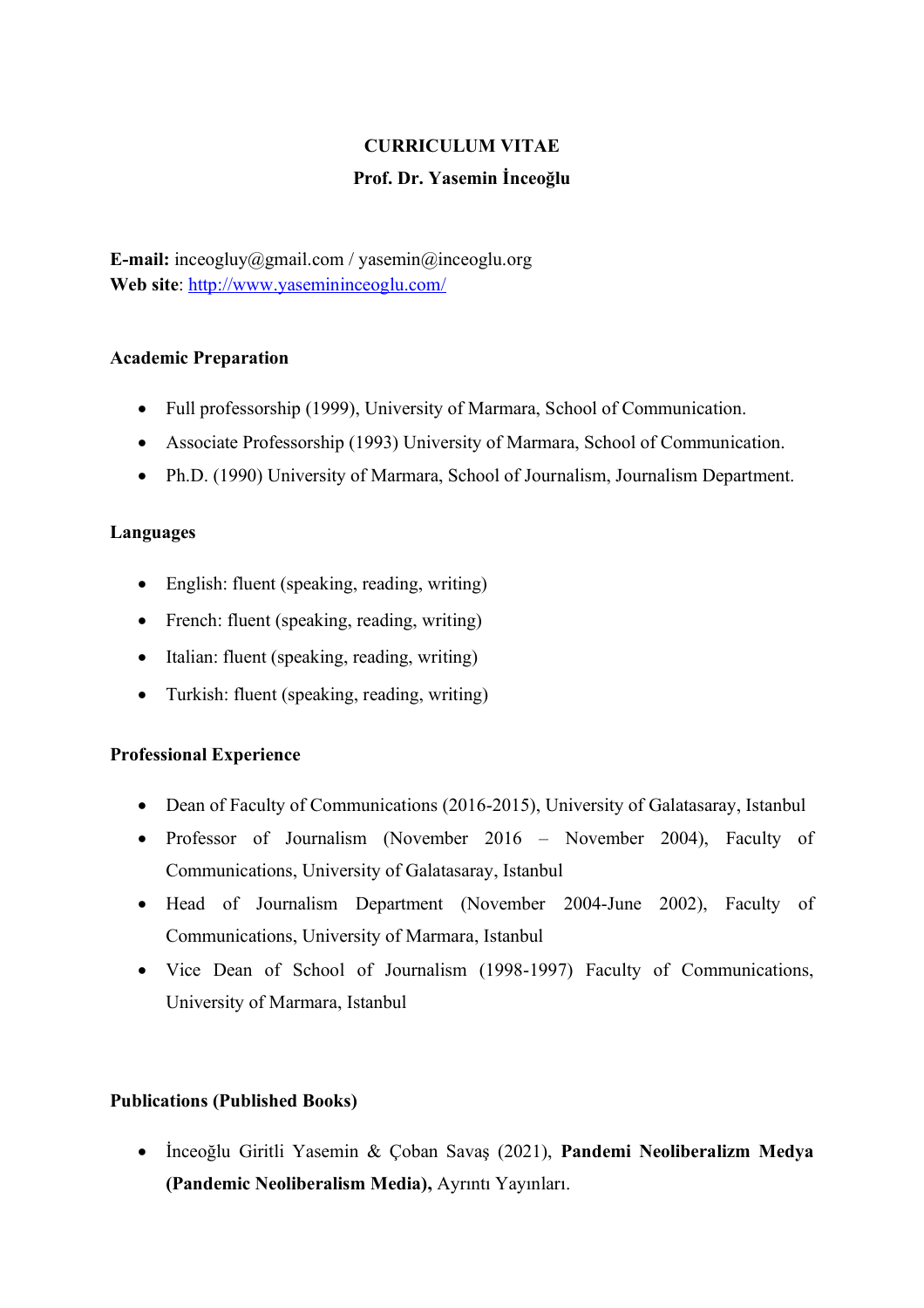- İnceoğlu Giritli Yasemin & Erbaysal Filibeli Tirşe (2019) **Journalism 'A Peacekeeping Agent': At the Time of Conflict,** Brill.
- İnceoğlu Giritli Yasemin & Çoban Savaş (2018), **LGBTI Bireyler ve Medya (LGBTI Individuals and Media)**, Ayrıntı Yayınları.
- İnceoglu & Çoban (2016), **Haber Okumaları (News Readings),** İletişim Yayınları.
- İnceoğlu & Çoban (2015), **İnternet ve Medya (Internet and Street),** Ayrıntı Yayınları.
- İnceoglu & Çoban Savaş (2014), **Azınlıklar, Ötekiler ve Medya** (**Minorities, The Others and the Media)**, Ayrıntı Yayınları.
- İnceoğlu (2012), **Nefret Söylemi ve/veya Nefret Suçları** (**Hate Speech and/or Hate Crimes),** Ayrıntı Yayınları.
- İnceoglu & Kar Altan (2010), **Kadın ve Bedeni** (**Woman and The Body),** Ayrıntı Yayınları.
- İnceoğlu Y & Akgün Nebahat (2009), **Metin Çözümlemeleri** (**Text Analysis),** Ayrıntı Yayınları.
- İnceoğlu Y & Akıner Nurdan (2008), **Medya ve Çocuk Rehberi** (**Media and Children Guide),** Eğitim Kitabevi.
- İnceoğlu Y (2004), **Uluslararası Medya** (**International Media)**, Der Yayınları, Istanbul.
- İnceoğlu Y & Atalay Yeşim (2002), **Medyada Kadın İmajı ve Kadın Gazeteciler** (**The Image of Women in the Media and Women Journalists)**, Türkiye Gazeteciler Cemiyeti Yayınları.
- İnceoğlu (1998), Medya ve Toplum (**Media and Society),** Der Yayınları
- İnceoğlu Y & Özerkan Ş (1997**) İletişimde İkna Etme Süreci : Seçim Kampanyalarından Örnekler (The Persuasion Process in Communications : With the Examples of Political Campaigns),** Metin Matbaacılık.

**Papers Presented / Published at International Scientific Symposiums**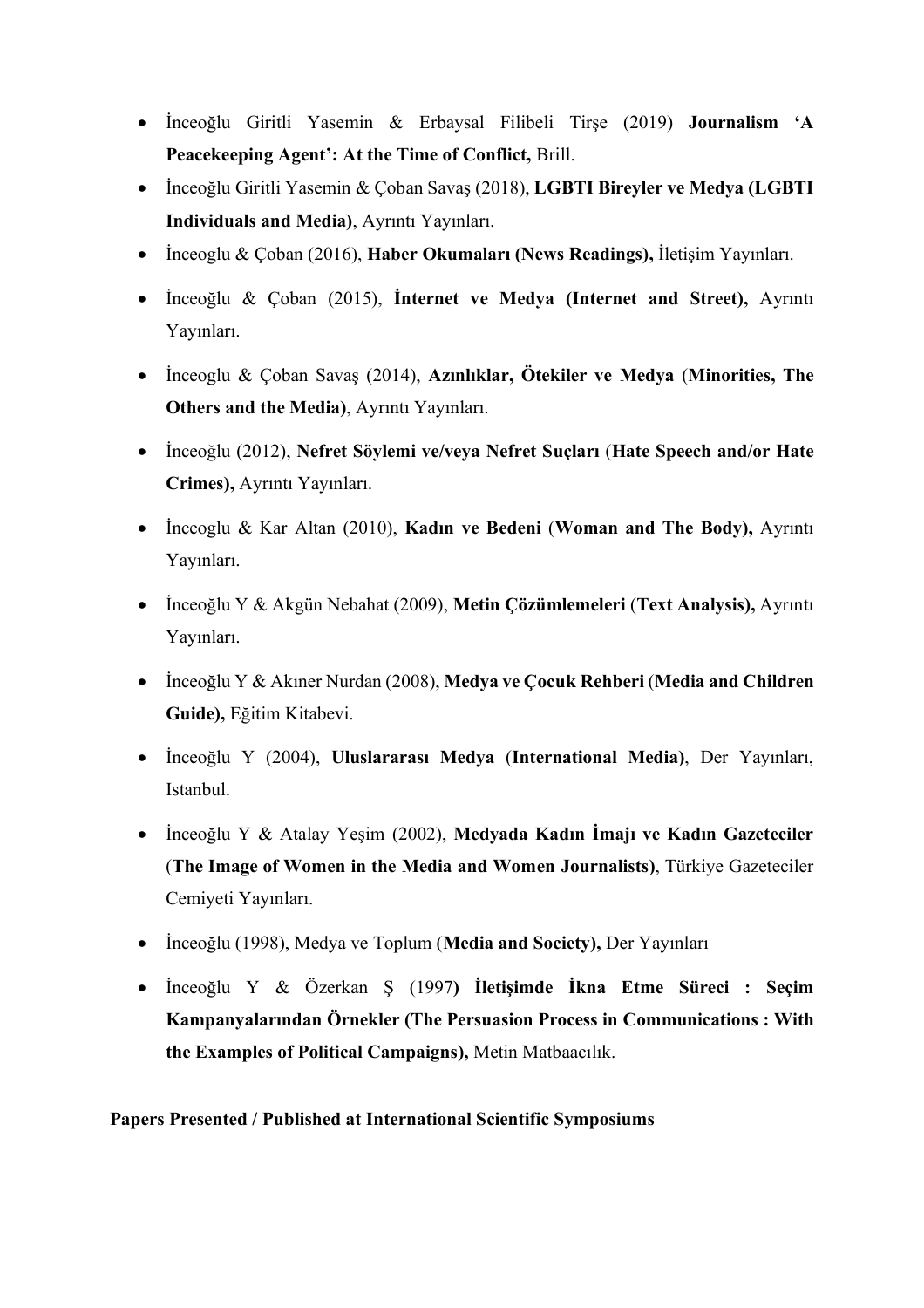- İnceoğlu, Yasemin & Filibeli Erbaysal Tirşe, **From political economy of the media to press freedom: obstacles to the implementation of peace journalism in Turkey**, Conflict & Communication online, Vol. 17, No. 1, 2018 [http://www.cco.regener](http://www.cco.regener-online.de/2018_1/pdf/filibeli-inceoglu2018.pdf)[online.de/2018\\_1/pdf/filibeli-inceoglu2018.pdf](http://www.cco.regener-online.de/2018_1/pdf/filibeli-inceoglu2018.pdf)
- İnceoğlu Y, **Free Speech in Turkey and the World**, Istanbul Policy Center and Hrant Dink Foundation, April 5, 2012 <https://www.youtube.com/watch?v=APv-IjkpKAk&list=PL36D5399C83DC4B4D>
- Inceoğlu Y, the DEMOS Institute & Open Society Foundation (OSF) & Centre for Media Pluralism and Media Freedom at the European University Institute, Florence (26- 27 March 2012) "Media pluralism and diversity and Combating Hate Speech in Europe" conference, **"Turkey: legislative responses to hate speech"**.
- İnceoğlu Y, International HIV / AIDS Conference: Improving Turkey's Response on HIV / AIDS (26 May-27 May 2011), **"Role of Civil Society and Media in Fight Against Discrimination"**.
- İnceoğlu Y, 27 January 2011, **"Media Accountability in Emerging Democracies"**  Journalism Ethics and Self-Regulation in Europe: New Media, Old Dilemmas, UNESCO / Paris.
- İnceoğlu Y, **"Practices in Turkey Under the Self Regulation of the Media: Vision, Problems and Efficiency",** UNESCO Meeting", Istanbul, 22.09.2010.
- İnceoğlu Y, **"Hate Speech in the Media and Hate Crimes in Turkey",** The Concept of Hate Crimes, Hate Speech and Combating Hate Crimes, Human Rights Agenda Association, 2010, Ankara[. http://www.rightsagenda.org/attachments/653\\_Hate Speech](http://www.rightsagenda.org/attachments/653_Hate%20Speech%20in%20The%20Media%20and%20Hate%20Crimes%20-%20Prof.%20Dr.%20Yasemin%20İnceoğlu.pdf)  [in The Media and Hate Crimes -](http://www.rightsagenda.org/attachments/653_Hate%20Speech%20in%20The%20Media%20and%20Hate%20Crimes%20-%20Prof.%20Dr.%20Yasemin%20İnceoğlu.pdf) Prof. Dr. Yasemin İnceoğlu.pdf
- İnceoğlu-Kar A, **"New Beauty Icons: Freedom or Conviction to the Human Body",**  Media and Healthy Development International Conference, Hong Kong Baptist University, 4-6 May 2009.
- İnceoğlu Y Çınarlı İ, 7-9 December 2007, Media Literacy and Citizenship Conference, Fudan University, Shanghai: **"A Critical Analysis of Turkish Media Landscape for a Better Media Literacy Education**".
- İnceoğlu Y-Çınarlı İ, September 2007, **"Media Studies: Turkey 'Media Literacy' Why It Is So Critical to Democratisation Process in Turkey"**
- İnceoğlu Y, 2-14 July 2007, The Role of Media and Transparency Meeting, İstanbul University Summer School**," The Contribution of Media Literacy Course to The Transparency in Media".**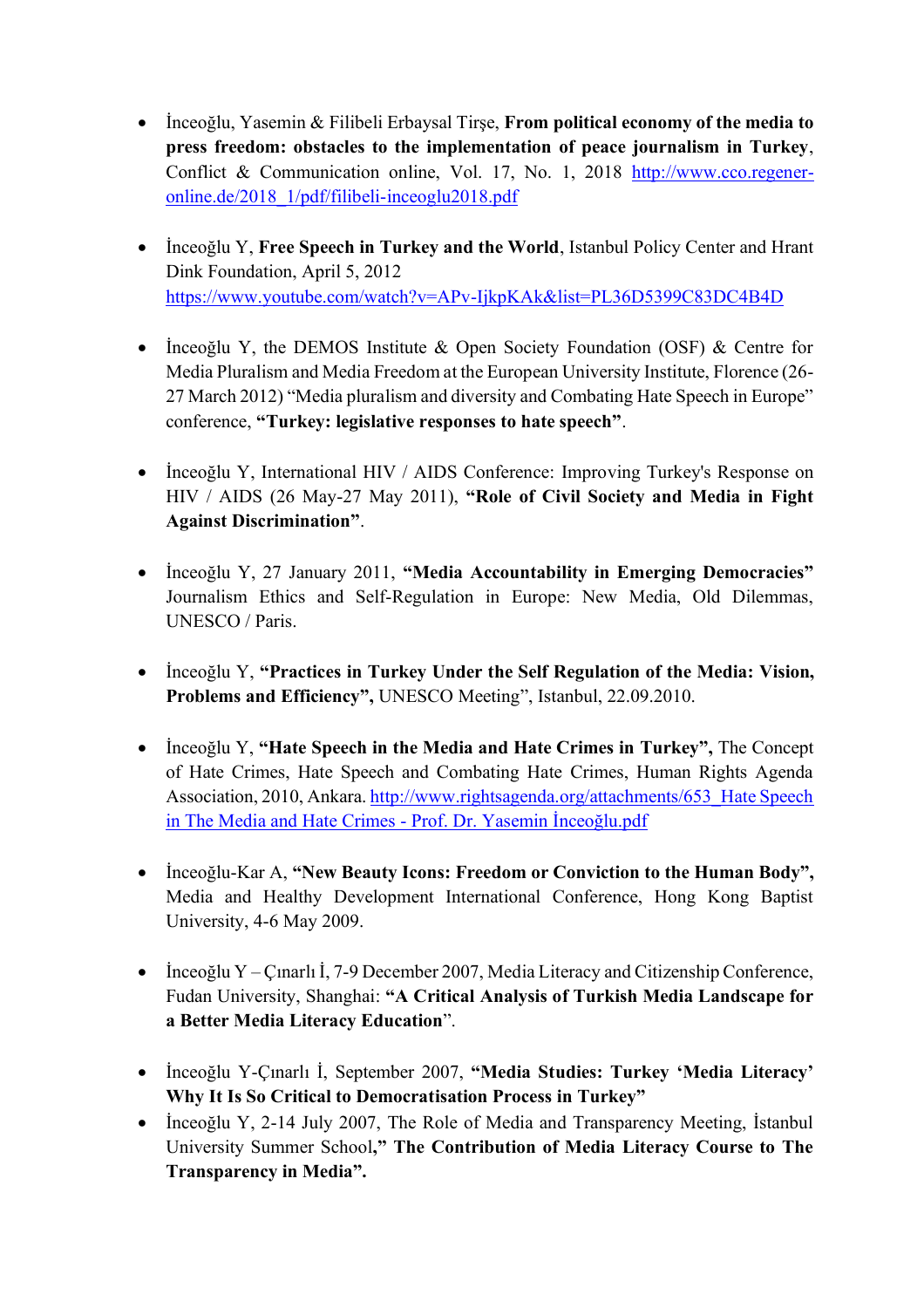- İnceoğlu Y., 21-22 June 2007, UNESCO/EU, Media Literacy Conference, Paris: "**Introduction of Media Literacy Course in Turkey's Curriculum".**
- İnceoğlu Y & Çınarlı İ, 15-16 September 2006, Internationalising Media Studies: Imperatives and Impediments, University of Westminster: **"Global Media and the Manipulation of the Civilizations: Caricature Controversy".**
- İnceoğlu Y-Çınarlı İ-Aral S, 24-27 August 2006**, "Weapons of Mass Destruction or Weapons of Mass Deception",** International Forum for Social Sciences and Health Congress, Yeditepe University, İstanbul.
- İnceoğlu Y & Akıner N, (17-19 March 2004) **"Continuity in Disinformation: With Some Examples from the War on Iraq"** 2nd International Symposium Communication in the Millennium : A Dialogue Between Turkish and American Scholars, Istanbul University.
- İnceoğlu Y & Özerkan Ş (13-15 January 2003**) "Child Pornography on the Internet"**  1st International Symposium of Interactive Media Design, Yeditepe University, Faculty of Communications, Visual Communication Design Department.
- İnceoğlu Y & Korkmaz Y. (23-25 May 2001**) "The Use of Women Image in the Media",** 2nd National Communication Congress, Istanbul.
- İnceoğlu Y, (13-14 June 1998) Press Ethics **"International Women Journalists Symposium"** (Sheila Gibbons, Linda Scanlan, Jessica Lutz, Luisa Arezzo, Silvana Grippi etc.)

# **International Conferences**

- The International conference on Hate Speech and Discrimination (11-12 December 2020), Online conference Hrant Dink Foundation, (Keynote speaker: Yasemin İnceoğlu.
- Media Coverage of LGBTI Individuals in Turkey (2020), Multi-Disciplinary Gender Research Seminars, University of Cambridge, Centre for Gender Studies.
- The Role of Media in Strengthening Democracy (2020), Online Conference (Keynote Speakers: Aidan White, Ewen MacAskill, Hannah Storm, Kadri Gürsel, Yasemin İnceoğlu)
- Media Coverage of Hate Speech and Discriminative Discourse in Turkey (2018) Centre for Turkey Studies (CEFTUS), House of Parliament, London.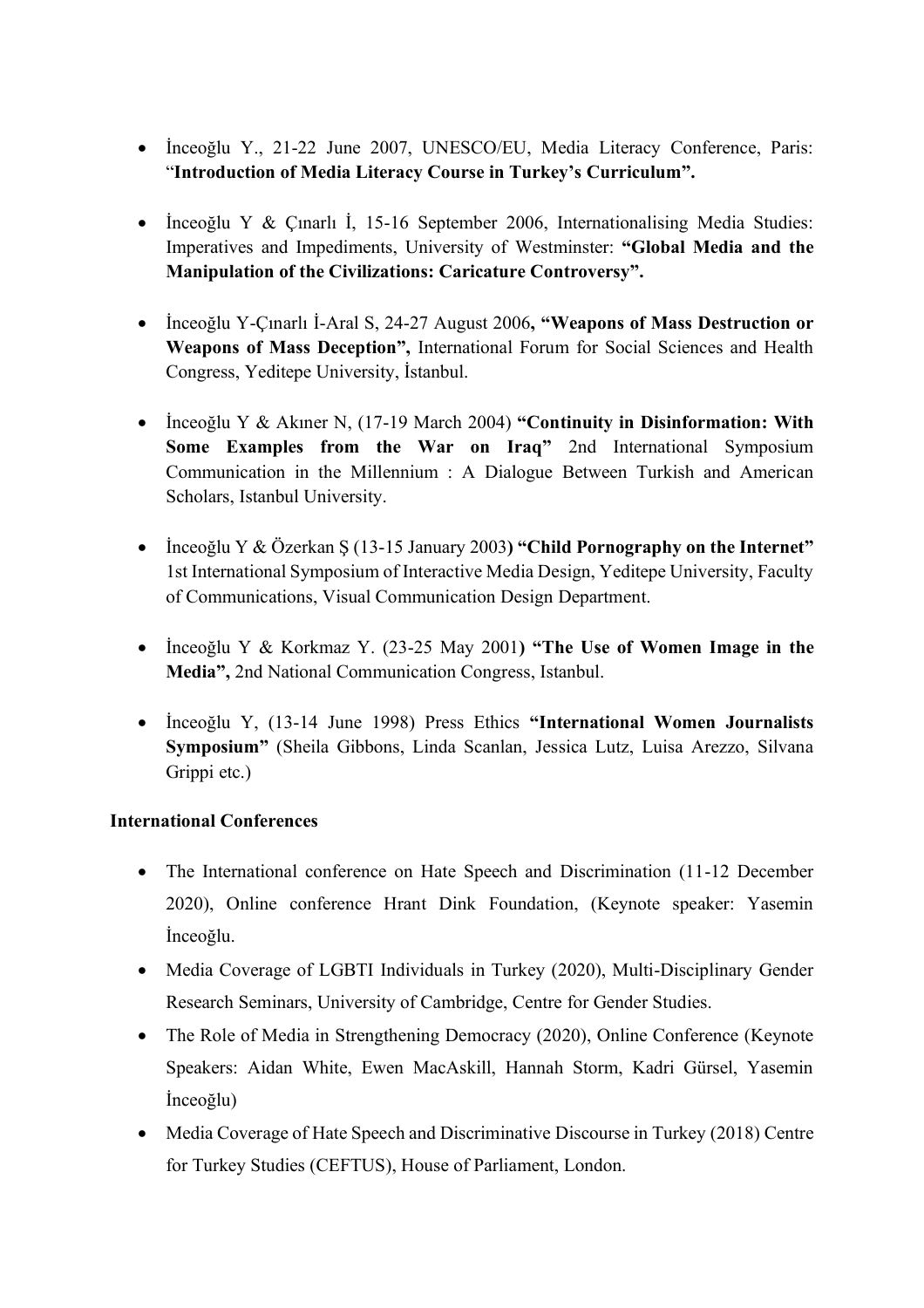• Media Coverage of Hate Speech and Discriminative Discourse in Turkey (6/12/2018), Westminster University, London.

## **Fellowships**

- Visiting Professor, UCL, Birkbeck Institute, London, England, February-April 2022.
- Visiting Professor, EUI (European University Institute), Robert Schuman Center for Advanced Studies, October-November, 2017.
- Visiting Professor, Jawaharlal Nehru University, Media Studies Center, January April 2014.
- Salzburg Seminar: Session 407 Professional Responsibility in the News Media (2003) Faculty; Robert Giles, Jay T. Harris, Govin Reddy, Frank Sesno, Yasser Thabet.
- Visiting Professorship at Columbia University School of Journalism (1994).

# **Professional Memberships**

- The American Biographical Institute
- The Unesco International Clearinghouse on Children and Violence on the Screen
- ILAD (İletişim Araştırmaları Derneği / Istanbul (The Association of Communication Research)
- International Biographical Centre
- Founder member of Media Watch Platform in Turkey

# **Advisory Board Memberships**

- Media Disclaimer Center <http://www.medyatekzip.com/identity.php>
- Association for Social Change <http://www.sosyaldegisim.org/english/about-our-association/>
- Blacktape-Censorship in Arts [http://www.siyahbant.org/?page\\_id=7](http://www.siyahbant.org/?page_id=7)

# **Editorial Board Memberships**

• Editorial Board of Hürriyet Newspaper, 2013 - 2016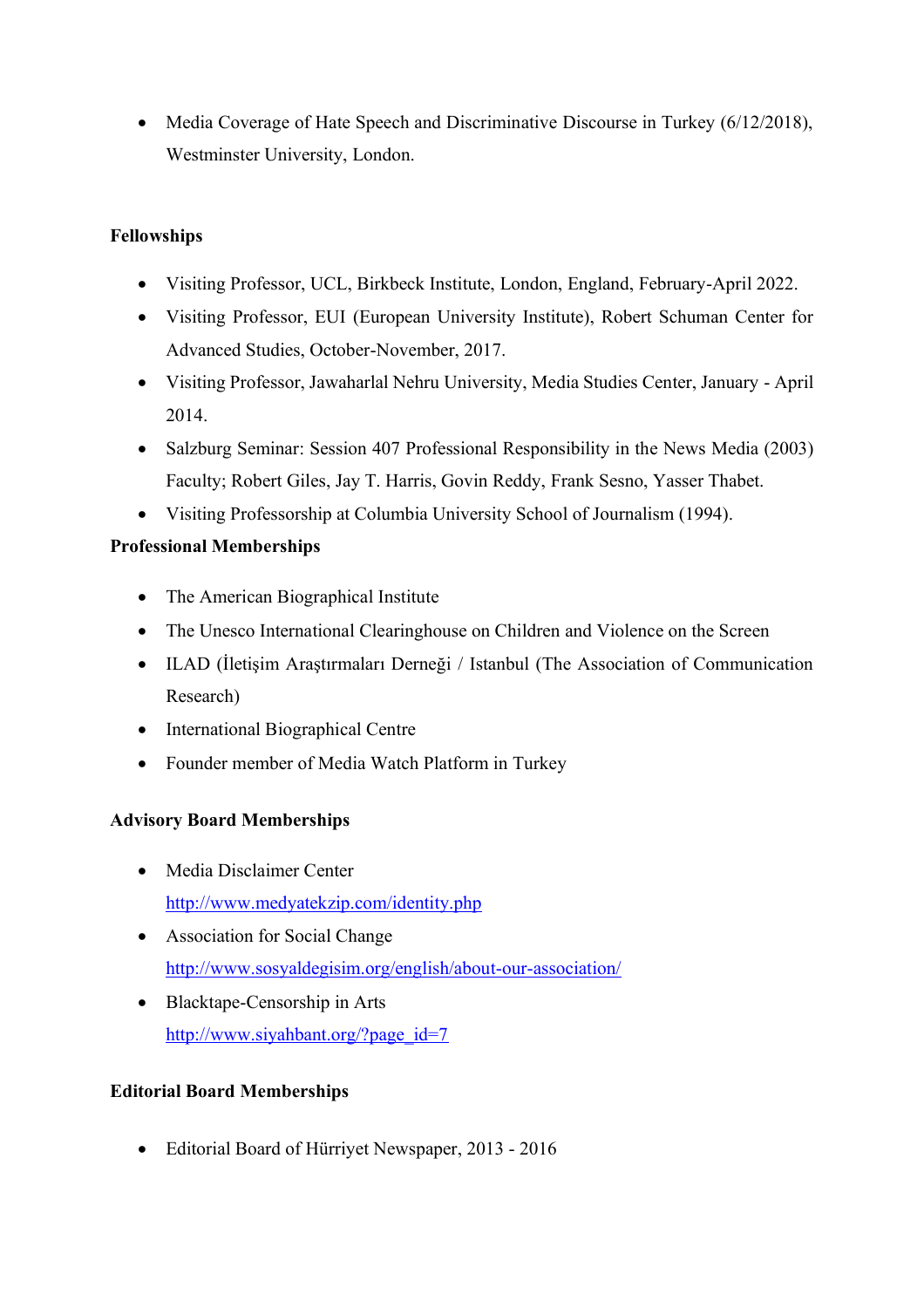- Commission for monitoring the professional principles (Association of Turkish Journalists), 2016 - ongoing
- Aujourd'hui la Turquie (Newspaper in French), 2008 ongoing

## **Membership of The Board of Trustees**

- İstanbul Women's Cultural Foundation
- Community Volunteers Foundation (TOG)

## **Trainer Experience**

• Trainer at Guardian Foundation/ NewsLab Enterprise Academy, 2020. **Polarisation in the Media and Hate Speech**

#### **Awards**

• Distinguished Leadership Award for Outstanding Contributions to Contemporary Society, The American Biographical Institute (2000).

## **Courses Taught**

- International Communication
- Comparative Mass Communication Theories and Models
- Media Criticism
- Communication Ethics

## **Ongoing Projects**

• **Media Pluralism Monitor Turkey**, with Tirşe E.Filibeli and Ceren Sözeri, Centre for Media Pluralism and Media Freedom, (EU funded research Project). <http://cmpf.eui.eu/media-pluralism-monitor/mpm-2016-results/turkey/> Yearly project since 2016

## **Completed Projects**